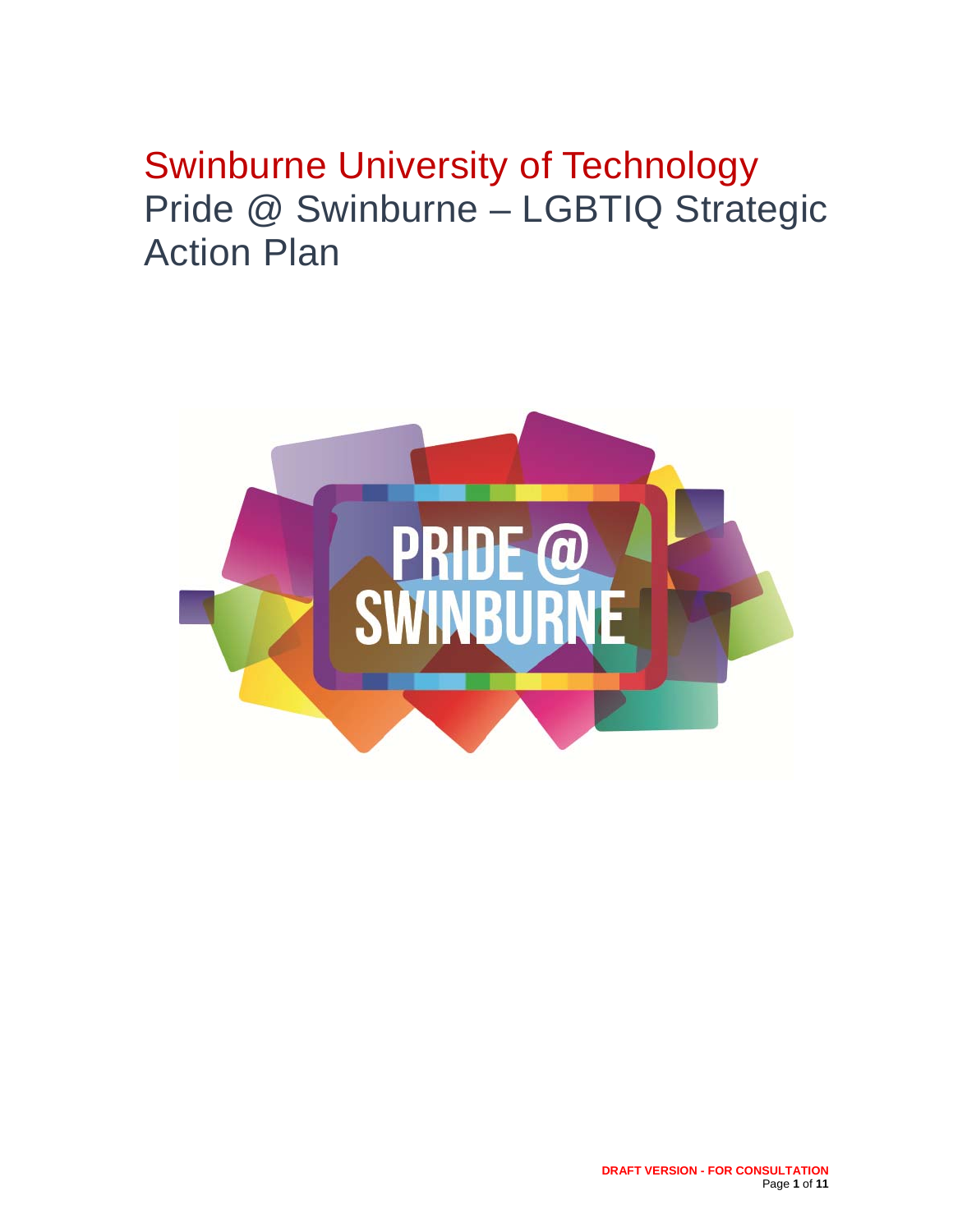# **1. Introduction**

## **1.1. Context and Swinburne's HR Strategic Planning Framework**

Swinburne has established its 2020 vision – to become Australia's leading university in science, technology and innovation. To achieve this, we will:

- embrace a university-wide commitment to growth through excellence
- engage our students through quality, personalised education
- produce outstanding research that is relevant and internationally recognised
- be the partner of choice for the industries and communities we serve

To achieve Swinburne's 2020 vision, within the context of the **University's** *2020 Plan*, the **Culture & Capability Strategy** is focused on establishing and nurturing an optimal organisational *culture* characterised by the values identified, and on building our *capability.* The Strategy sets out four key objectives for the years to 2020 which are:

- 1. An organisational culture that values innovation, integrity, accountability, inclusion and teamwork and that excels in high performance and continuous improvement
- 2. A socially inclusive and diverse culture that values staff and students and ensures their safety and wellbeing
- 3. Managed positive social, environmental and sustainable growth
- 4. Outstanding technology, infrastructure and facilities, and highly efficient business systems

The Culture & Capability Strategy will be operationalised with appropriate accountabilities through business unit plans in accordance with Swinburne's planning framework. One key component of the Culture & Capability Strategy is Swinburne University's People Strategy 2014 to 2020.

The Swinburne University's **People Strategy 2014 to 2020** is intended to assist in enabling the Learning and Teaching, Research and Development and Engagement Strategies in order to deliver on the Swinburne University 2020 Plan. The People Strategy is our formal commitment to a workplace culture that builds respect, fosters inclusiveness, promotes diversity and embraces the unique skills and qualities of all Swinburne employees.

The People Strategy focuses on the major themes of:

- Culture
- **•** Capability
- Employee relations
- **Diversity**
- Well-being and safety

Attracting, engaging, developing and retaining high-performing and high-potential employees are essential sub-themes in the People Strategy.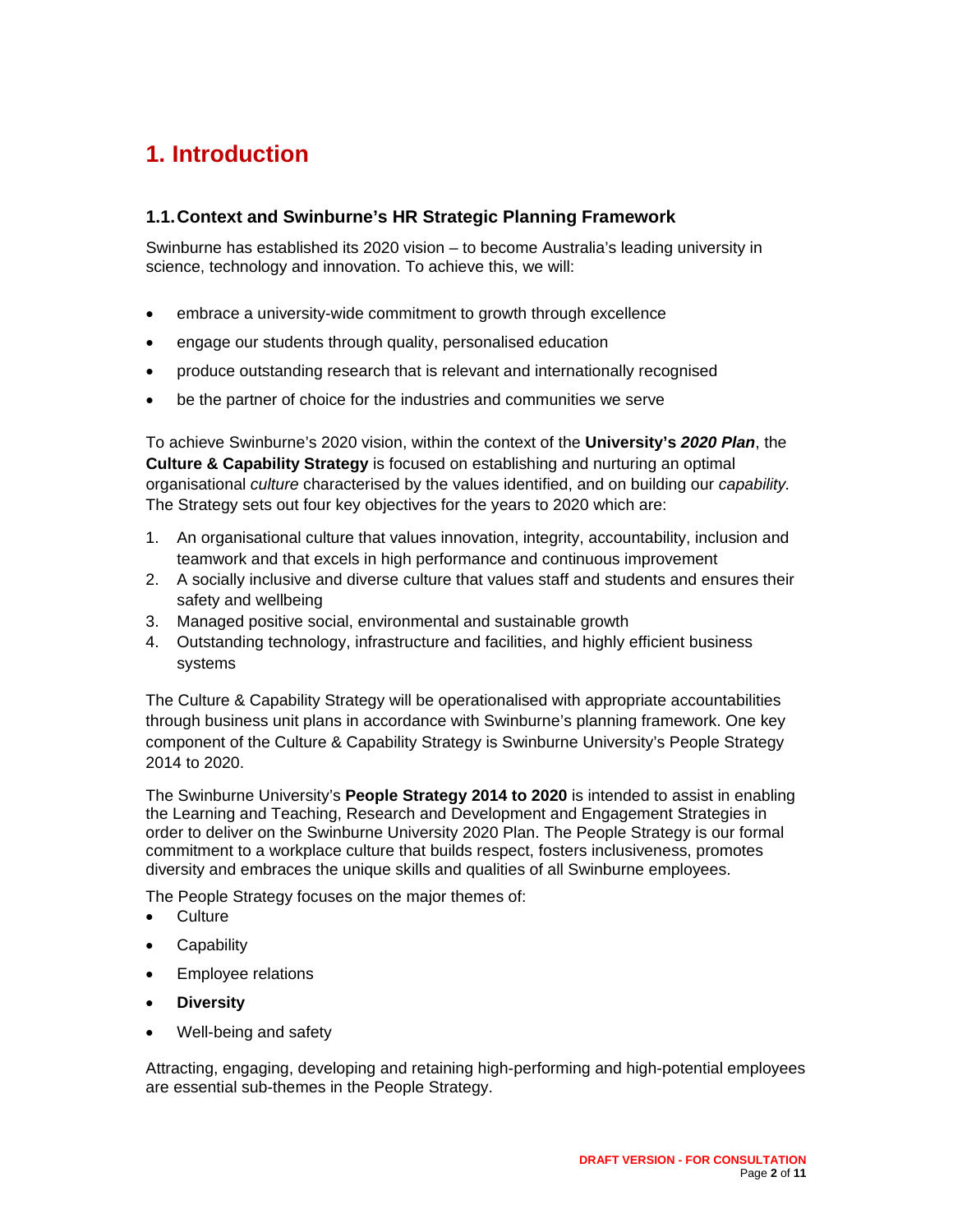## **1.2. Diversity Priorities and Pride @ Swinburne Strategic Action Plan (LGBTIQ)**

The University celebrates and respects the strength that difference creates. We acknowledge that diversity in the workforce encompasses gender, age, and race, place of birth, gender expression, cultural or religious background, physical ability, sexual orientation, language or experience. Swinburne acknowledges and embraces diversity and has prioritised the following diversity areas:

- People with diverse gender expressions and sexual orientation (LGBTIQ)
- **•** Gender equality
- Indigenous Australians
- People with Disability
- People from diverse culturally and linguistically backgrounds
- Mature age workers and inter-generational workforce

Swinburne recognises the value in enabling the development of the skills and talents of all members of our community. We recognise that diversity increases the effectiveness of teams and the capacity for innovation. Diversity is valued and promoted across all university processes and activities, including recruitment, learning and development and talent management.

One of the key components of Swinburne's People Strategy are our "Diversity Priorities". Swinburne will deliver on these priorities through the relevant strategic action plans. The diagram below depicts the correlation between Swinburne's university-wide strategies and the HR strategy, diversity priorities and the corresponding strategic action plans. This is referred to as Swinburne University's Human Resources (HR) strategic planning framework.

#### *Swinburne University's HR Strategic Planning Framework*



The **Pride @ Swinburne Strategic Action Plan** is incorporated into the University's business strategy and planning processes.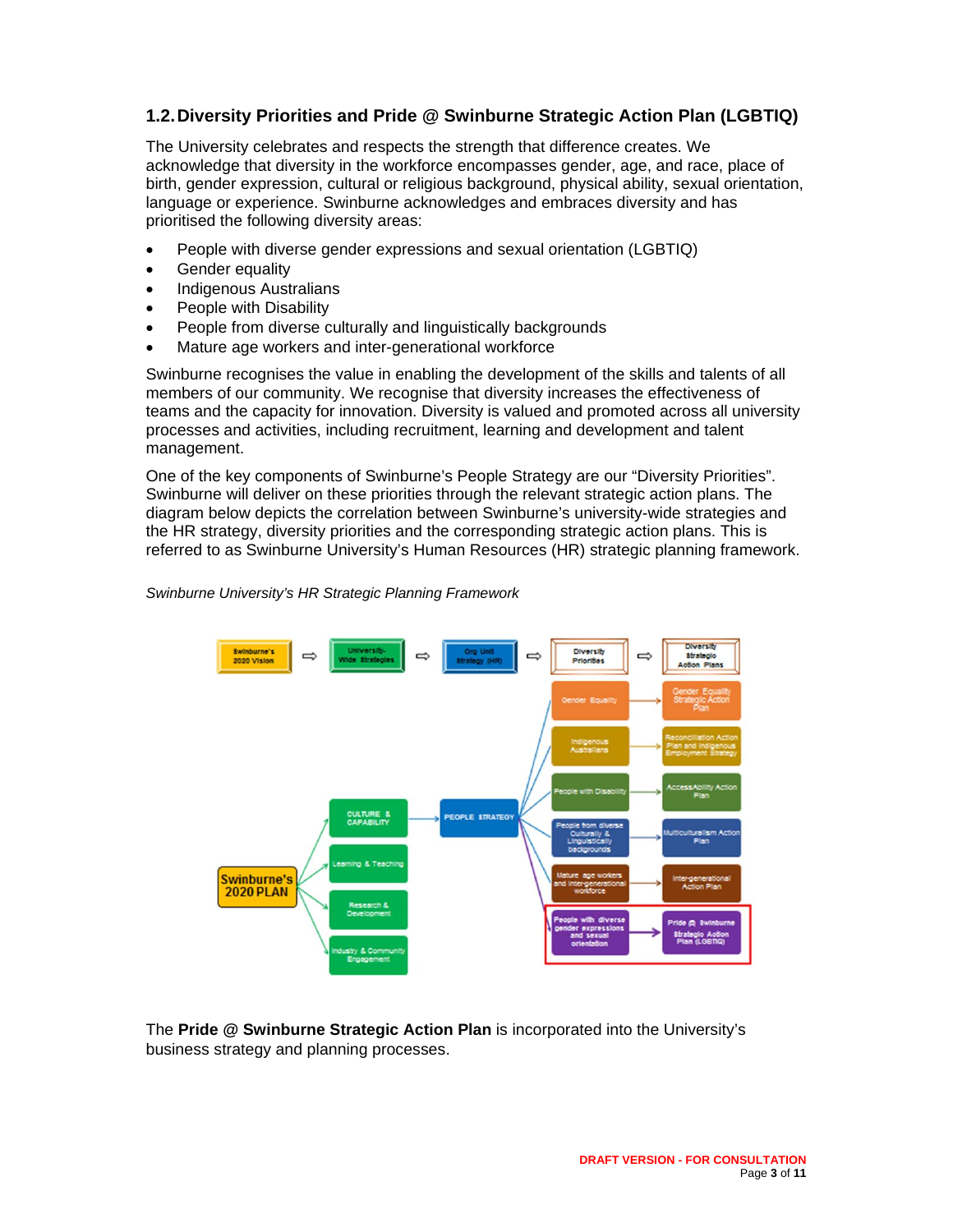# **2. Pride @ Swinburne Strategic Action Plan and its key pillars**

Staff and students who identify as Lesbian, Gay, Bi-sexual, Transgender, Intersex, and Queer and Questioning (LGBTIQ) are an integral part of Swinburne's diverse community.

We are a University that has a deep and abiding commitment to working with our LGBTIQ community, both staff and students, to ensure that we are supporting our people and saying no to the prejudice, hatred, discrimination and abuse of queer people. To this end, Swinburne is committed to developing and implementing a Pride @ Swinburne Strategic Action Plan, which would be reviewed on a yearly basis.

The Pride @ Swinburne Strategic Action Plan identifies initiatives for implementation intended to help create a more diverse and inclusive culture by promoting greater visibility and awareness of LGBTIQ issues that our staff and students experience.

The **Pride @ Swinburne Strategic Action Plan encompasses six key strategic pillars** which are represented in the diagram below. Under each strategic pillar a series of key initiatives and deliverables will be identified, developed and implemented.

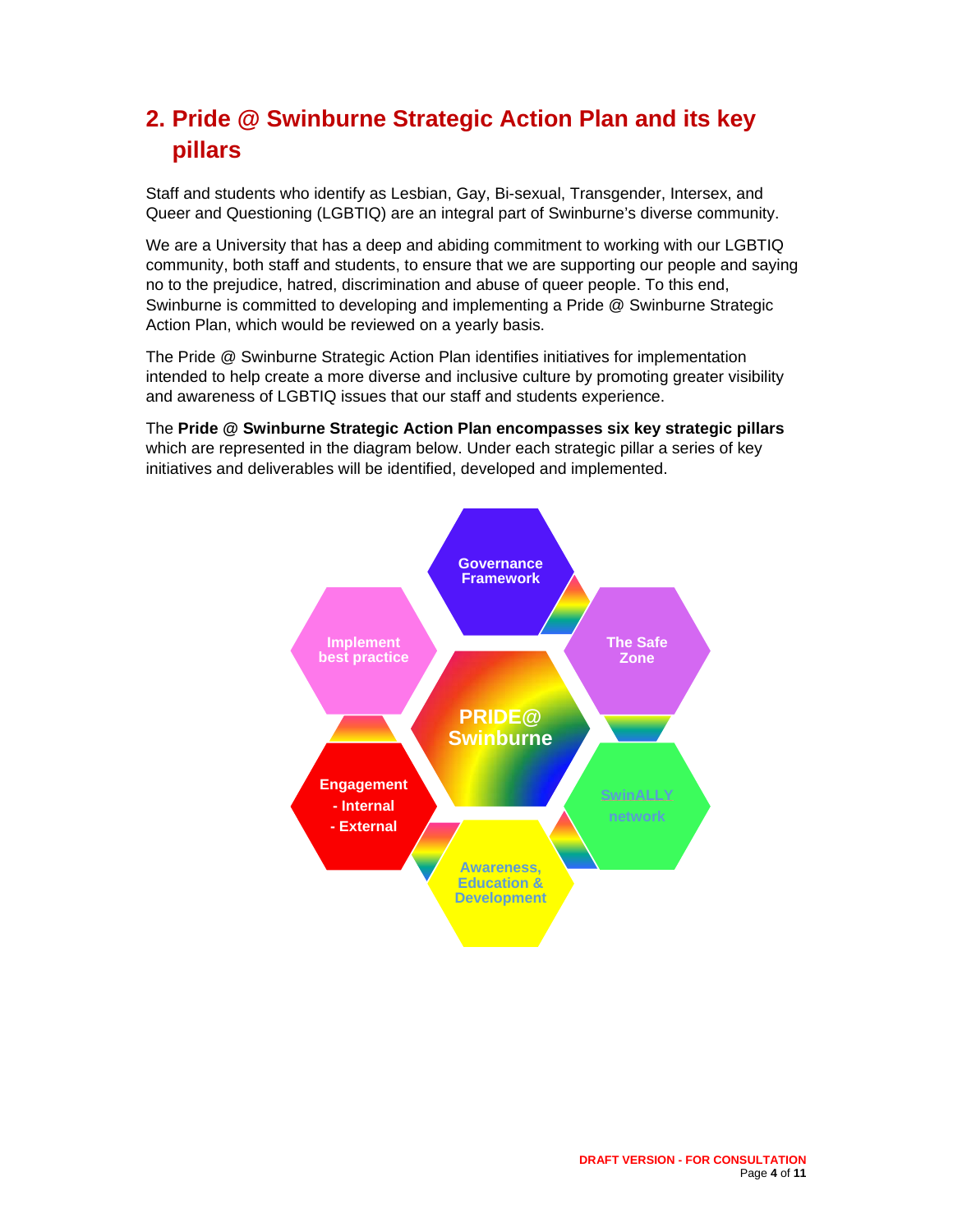# **2.1. Strategic Pillar 1: Governance Framework**

Our Vice Chancellor chairs Swinburne's Executive Group who are responsible for the realisation of the University's 2020 Plan through various university-wide strategies (e.g. Culture & Capability Strategy), organisational unit strategies (e.g. People Strategy) and diversity priority based strategic action plans (e.g. Pride @ Swinburne Strategic Action Plan). The Vice Chancellor regularly reports to the University's Council on progress relative to diversity priorities and goals.

The Vice-President, International & Future Students (Swinburne EG member) is the Executive sponsor for the **Pride @ Swinburne Strategic Action Plan**.

A Pride @ Swinburne Steering Committee has been established. The committee members include:

- Vice President International & Future Students (Executive Sponsor)
- Associate Director, Workplace Relations & Diversity (Chair)
- VE representative
- Higher Ed representative
- Workplace Relations & Diversity Consultant
- Associate Director, Internal Communications
- Student Leadership Officer
- Other representatives

The steering committee is responsible for the achievement of the LGBTIQ diversity priorities through a clearly defined strategic action plan. At a high level the Pride @ Swinburne steering committee will be responsible for:

- the development and implementation of the strategy
- the identification of key priorities, programs and events for each year
- Ongoing monitoring and reporting progress to Swinburne's Executive Group
- Engagement with internal and external stakeholders and partners
- Management of relevant budget

A dedicated **Rainbow Student Advisory Group** will be formed including a spectrum of representation from the LGBTIQ student community. The Rainbow Student Advisory Group in conjunction with SSAA and SSU will be responsible for progressing the Pride @ Swinburne strategy for the student community and will also provide recommendations to the pride @ Swinburne Steering Committee.

Furthermore, "initiative or event" based working groups will be set up (including Swinburne staff and student representatives) to design, develop and implement initiatives and events that have been prioritised by the Pride @ Swinburne steering committee.

#### **2.2. Strategic Pillar 2: The Safe Zone**

The objective of this strategic pillar is to create a "safe zone" (a facilitated focus group) within Swinburne to give our students and staff regular opportunities to raise any concerns and share experiences and ideas about how we can create a workplace and learning environment that is more LGBTIQ friendly.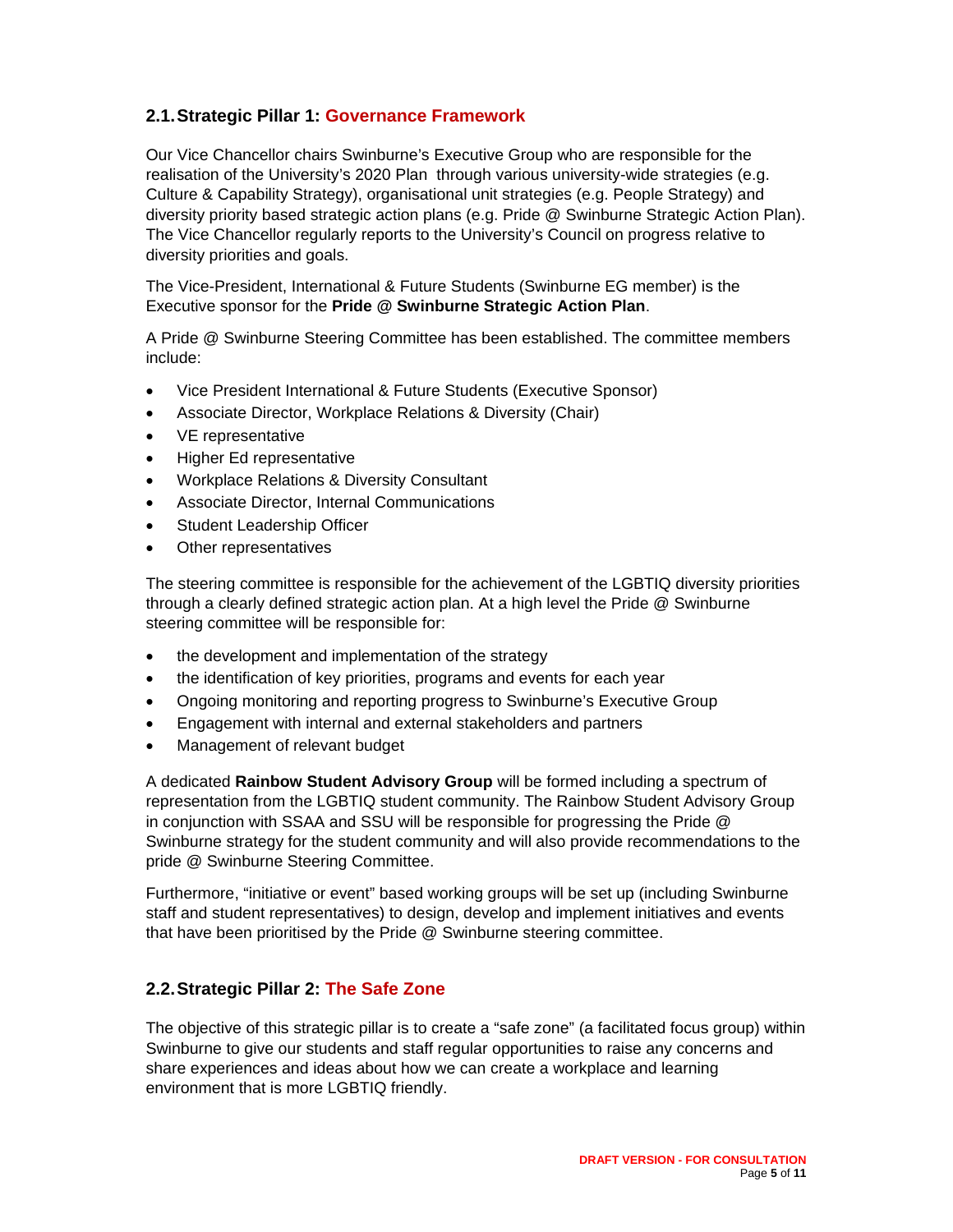The steering committee proposes to run regular safe zone sessions every year (at least two per year) inviting Swin Allies, key stakeholders, students and staff representatives to participate in a "safe zone" facilitated focus group discussions.

The themes emerging from these discussions will further help define and refine the Pride @ Swinburne Strategic Action Plan.

# **2.3. Strategic Pillar 3: Swin ALLY Network**

In 2014, Swinburne will establish and launch an Ally program called the Swin ALLY network. Staff and students will be invited to sign up to be a Swin ALLY. A Swin ALLY is a visible champion who proactively raises awareness of LGBTIQ and sexual orientation equality across Swinburne and promotes a LGBTIQ friendly workplace and learningenviornment.

This network would include passionate Swin Allies (both staff and students) across the University who will collectively work towards:

- increasing visibility of LGBTIQ staff and students
- fostering greater inclusion across Swinburne's staff and student community
- proactively raising awareness of the LGBTIQ issues

Swin Allies will receive ongoing communication pertaining to LGBTIQ events, training and development and volunteering opportunities.

Furthermore, it is proposed that a Swin ALLY training program be offered to all staff and students who have expressed an interest in becoming a Swin ALLY. This training program will offer an introduction to some challenges that our LGBTIQ staff and students experience and how we can individually and collectively work towards addressing them through various inclusive programs and practices.

# **2.4. Strategic Pillar 4: Awareness, Education and Development**

Swinburne will take a two pronged approach to increase awareness, to educate and develop staff and students around LGBTIQ issues:

#### **A. Unconscious bias training:**

We recognise that unconscious bias may be a key obstacle to achieving the full potential of all our diversity priorities, including the LGBTIQ diversity priority area. With this in mind, Swinburne proposes to roll out training across all levels of the organisation to help identify and overcome unconscious bias which may hinder the advancement of a diverse workforce at Swinburne.

#### **B. LGBTIQ – awareness, education and development program:**

#### **Swin ALLY training program:**

It is proposed that a dedicated Swin ALLY training program for all staff and students who have signed up to be Swin ALLY is developed and implemented in 2015. This training program will offer an introduction to some challenges that our LGBTIQ staff and students experience and how we can individually and collectively work towards addressing them through various inclusive programs and practices.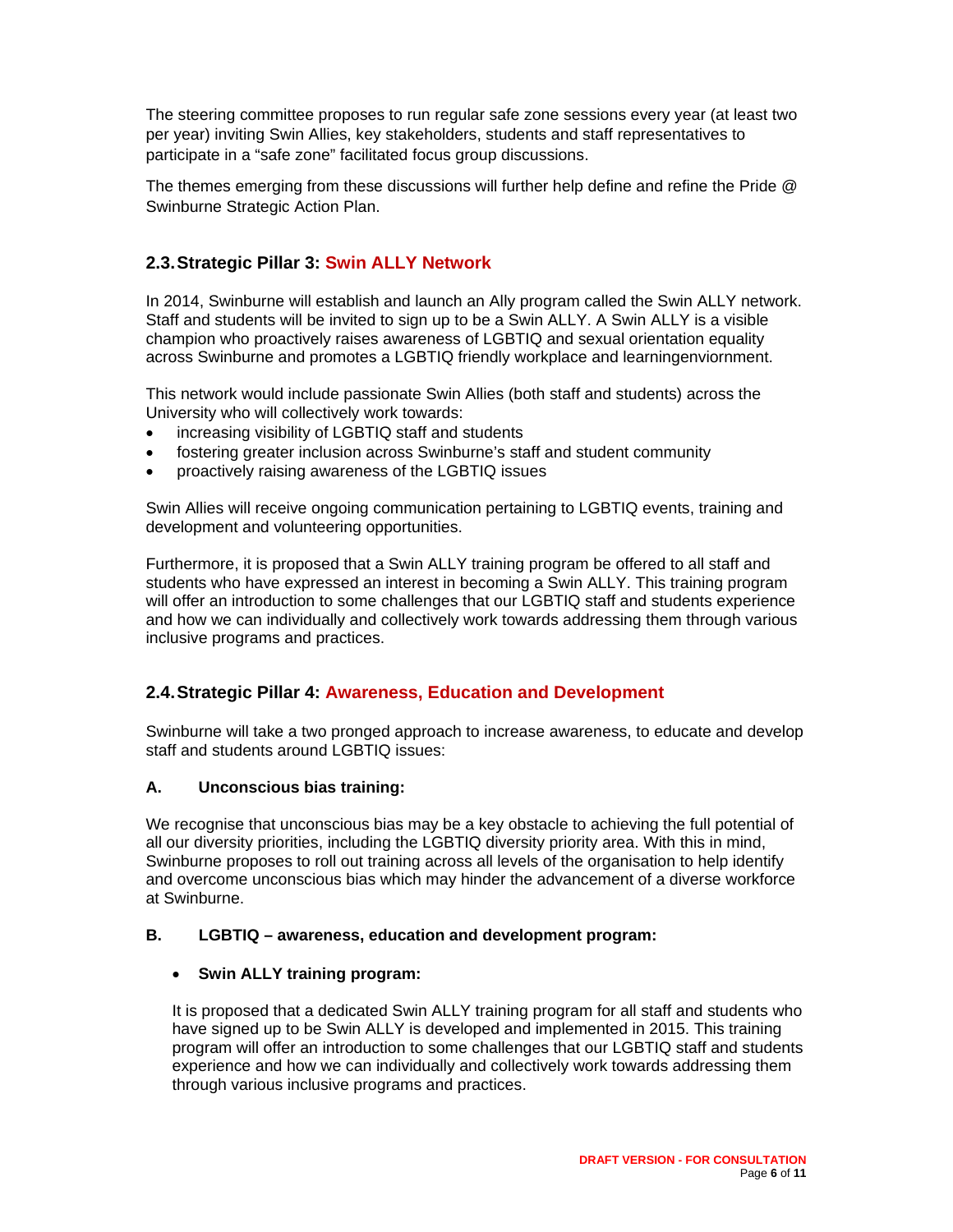#### **Targeted training programs and workshops:**

In addition to the Swin ALLY training program, Swinburne will develop and implement a range of training programs and workshops that aim to create a safe and inclusive workplace or learning environment for all Swinburne staff and students who identify as LGBTIQ.

Furthermore, a range of information and education sessions will be implemented at regular intervals focusing on key relevant topics.

#### **Development programs:**

Swinburne proposes to roll-out a range of development programs for staff and students. For instance in 2015, it is proposed that a LGBTIQ Mentoring Program for Swinburne students is implemented by SSAA.

### **2.5. Strategic Pillar 5: Engagement**

Strong engagement and collaboration within Swinburne and externally with key agencies, associations and organisations is critical to ensure success of our LGBTIQ diversity priority.

To increase our engagement (internally and externally) and to provide key information and resources to staff and students, Swinburne proposes to leverage a range of channels including:

- A dedicated webpage Pride @ Swinburne
- Online blogs and e-newsletters
- Events for staff and students celebrating key dates on the LGBTIQ calendar
- Facilitated focus groups including "the Safe Zone"
- Pursue Pride in Diversity membership
- Partner at key LGBTIQ events for example Midsumma festival, It Gets Better Project
- Engage with key organisations such as Pride in Diversity, Transgender Victoria, Diversity Council of Australia to name a few
- Networking events

# **2.6. Strategic Pillar 6: Implement Best Practice**

Swinburne will continue to review our current policies, procedures, support mechanisms, communications and methods of engaging with our LGBTIQ staff and students. Some actions that Swinburne proposes to undertake in this regard include:

- Review current policies pertaining to recruitment, EEO, Discrimination and Harassment policies for staff
- Ensure LGBTIQ friendly terminology is available on our HR, IT systems for staff and students
- Explore appropriate infrastructure and facilities that can be provided to our LGBTIQ employees for example, QueerSpace, Unisex restrooms etc.
- Ensure appropriate Medical and counselling services are available to staff and students where appropriate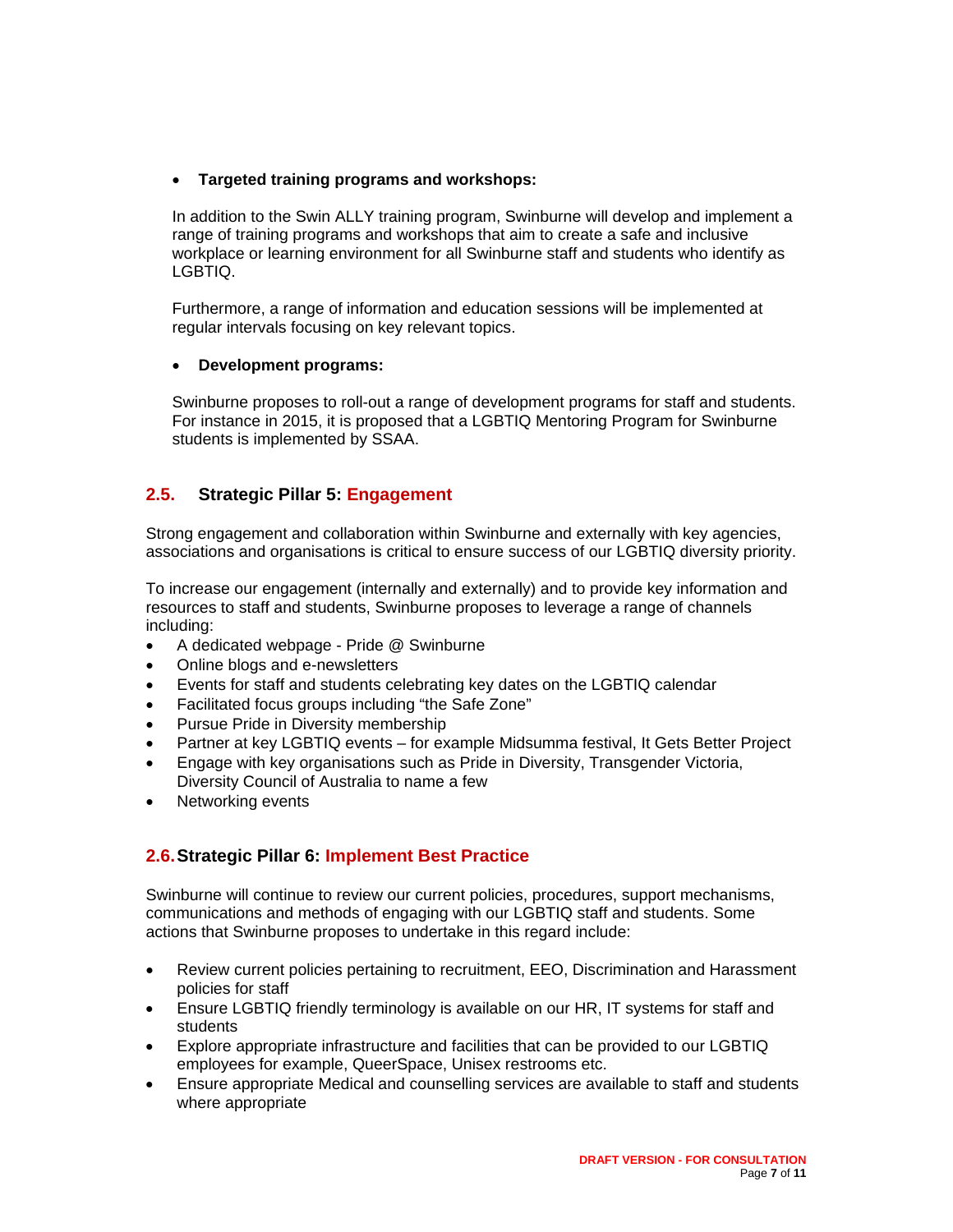Employee Assistance Program

Swinburne will strive to establish appropriate channels to continually seek feedback from staff and students in relation to policy, facilities and services which may affect them.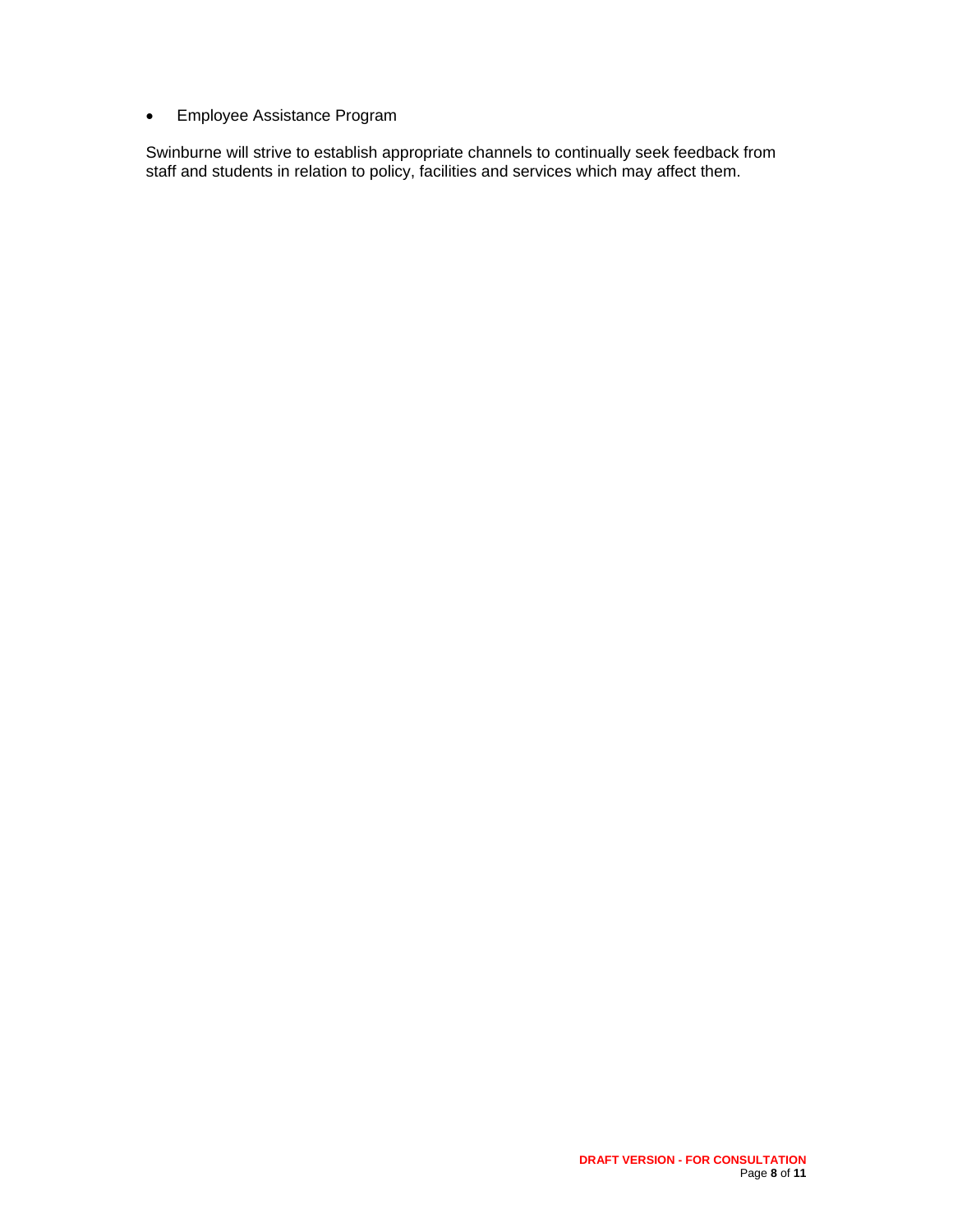# **3. Pride @ Swinburne Strategic Action Plan 2014-2015**

**Swinburne's proposed key actions and deliverables for roll out in 2014-2015 have been summarised in the table below.** 

| <b>Strategic Pillar</b>                                                                                  |                | <b>Actions</b>                                                                                                                                                                                      | <b>Accountability</b>                      | <b>Timeline</b>     | <b>Key Performance</b><br><b>Indicator</b>                  |
|----------------------------------------------------------------------------------------------------------|----------------|-----------------------------------------------------------------------------------------------------------------------------------------------------------------------------------------------------|--------------------------------------------|---------------------|-------------------------------------------------------------|
|                                                                                                          |                | Establish Pride @ Swinburne Steering Committee                                                                                                                                                      | <b>HR</b>                                  | 2014                | Relevant governance<br>framework established                |
| <b>Strategic Pillar 1:</b>                                                                               | 2.             | Establish Rainbow Student Advisory Group (RSAG) and to consult with LGBTIQ<br>students on SSAA services and activities including accessibility, inclusiveness, and<br>healthy lifestyle activities. | SSAA - Student<br>Leadership Office        | 2014                | and running                                                 |
| <b>Governance</b><br><b>Framework</b>                                                                    | 3.             | Select key student representatives from RSAG to provide input into the Steering<br>Committee                                                                                                        | SSAA - Student<br>Leadership Office        | $2014 -$<br>Ongoing |                                                             |
|                                                                                                          | 4.             | Set up "initiative/ event" working groups as required including representatives from<br>staff and students                                                                                          | HR and SSAA                                | $2014 -$<br>Ongoing |                                                             |
|                                                                                                          |                |                                                                                                                                                                                                     |                                            |                     |                                                             |
| <b>Strategic Pillar 2:</b><br>The "Safe Zone"<br>A forum to raise<br>and address<br><b>LGBTIO</b> issues | 5.             | Conduct "safe zone" facilitated discussions inviting staff and students                                                                                                                             | HR and SSAA                                | $2015 -$<br>Ongoing | Two facilitated "Safe<br>zone" forums<br>conducted per year |
|                                                                                                          |                |                                                                                                                                                                                                     |                                            |                     |                                                             |
|                                                                                                          | 6.             | Establish a Swin ALLY program and network                                                                                                                                                           | HR and SSAA                                | $2014 -$<br>Ongoing | Successful roll out<br>of Swin ALLY                         |
| <b>Strategic Pillar 3:</b><br><b>Swin ALLY</b>                                                           | 7 <sub>1</sub> | Develop an ongoing communication strategy with the Swin ALLY network                                                                                                                                | Internal<br>communications, HR<br>and SSAA | $2014 -$<br>Ongoing | network<br>Feedback from<br>Swin Allies                     |
| <b>Network</b>                                                                                           | 8.             | Develop and roll out a Swin ALLY training program                                                                                                                                                   | HR and SSAA                                | $2015 -$<br>Ongoing | Feedback from<br>staff and students<br>through various      |
|                                                                                                          | 9.             | Evaluate Swin ALLY network and training programs                                                                                                                                                    | HR and SSAA                                | Ongoing             | mechanisms                                                  |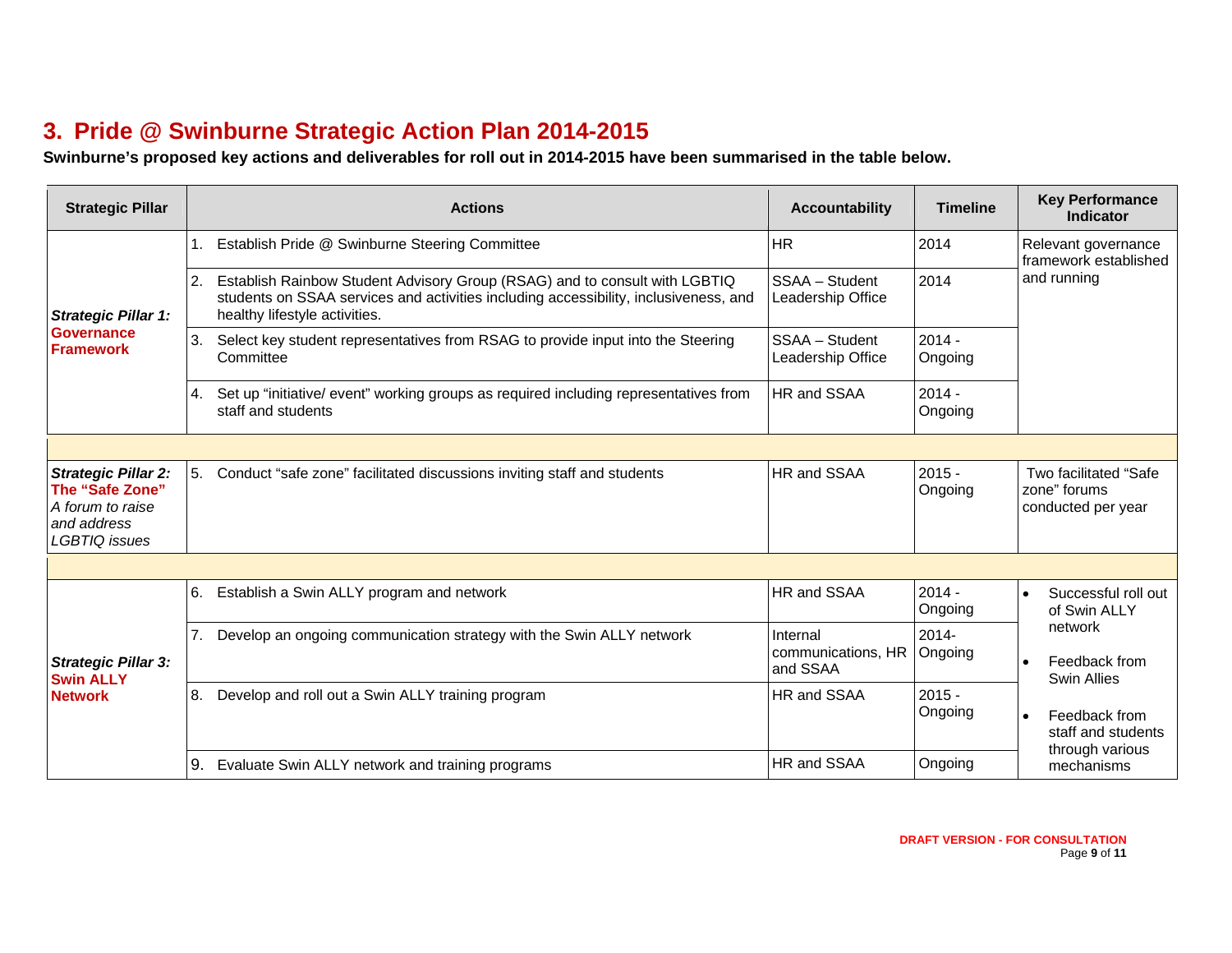| <b>Strategic Pillar</b>                             | <b>Actions</b>                                                                                                                                                                                                                       | <b>Accountability</b> | <b>Timeline</b>       | <b>Key Performance</b><br><b>Indicator</b>               |
|-----------------------------------------------------|--------------------------------------------------------------------------------------------------------------------------------------------------------------------------------------------------------------------------------------|-----------------------|-----------------------|----------------------------------------------------------|
|                                                     |                                                                                                                                                                                                                                      |                       |                       |                                                          |
|                                                     | 10. Unconscious bias training program developed and implemented for all Swinburne<br>diversity priorities                                                                                                                            | <b>HR</b>             | Pilot in 2014<br>2015 | Successful<br>implementation of                          |
|                                                     | 11. Targeted training programs and workshops developed and implemented to create a<br>safe and inclusive workplace and learning environment for staff and students who<br>identify as LGBTIQ. For example, "Coming Out Workshop"     | HR and SSAA           | $2015 -$<br>Ongoing   | relevant training,<br>awareness and<br>education program |
| <b>Strategic Pillar 4:</b><br>Awareness,            | 12. Develop and roll out LGBTIQ Mentoring Program for Students                                                                                                                                                                       | <b>SSAA</b>           | $2015 -$<br>Ongoing   | Feedback from<br>staff and students                      |
| <b>Education and</b><br><b>Development</b>          | 13. Organise education and information forums for staff and students pertaining to<br>various key topics. For example, "Working with LGBTIQ students"                                                                                | HR and SSAA           |                       | Training program<br>feedback                             |
|                                                     | 14. Develop and roll out a Pride Reverse Mentoring Program for select Senior Leaders<br>at Swinburne                                                                                                                                 | <b>HR</b>             | 2015                  |                                                          |
|                                                     | 15. Promote and create visibility of work undertaken by expert Swinburne academic and   HR<br>research staff who have deeper understanding of LGBTIQ issues in the workplace,<br>learning environment and the community more broadly |                       | 2015                  |                                                          |
|                                                     |                                                                                                                                                                                                                                      |                       |                       |                                                          |
|                                                     | 16. Organise Pride @ Swinburne Day on Thursday, 9 October 2014                                                                                                                                                                       | <b>SSAA</b>           | 9 October<br>2014     | Your Voice survey<br>results                             |
| <b>Strategic Pillar 5:</b>                          | 17. Organise other key events for staff and students celebrating key dates on the<br>LGBTIQ calendar                                                                                                                                 | HR and SSAA           | Ongoing               | Feedback from                                            |
| <b>Engagement</b>                                   | 18. Utilise online blogs, newsletters and other key social media channels to promote<br>and encourage appropriate conversations pertaining to key topics                                                                             | <b>SSAA</b>           | Ongoing               | staff and students<br>for the event                      |
|                                                     | 19. Sign up for Pride in Diversity membership                                                                                                                                                                                        | <b>HR</b>             | 2014                  |                                                          |
|                                                     |                                                                                                                                                                                                                                      |                       |                       |                                                          |
|                                                     | 20. Update gender neutral terminology on HR Systems                                                                                                                                                                                  | <b>HR</b>             | 2014                  | Best practice                                            |
| <b>Strategic Pillar 6:</b><br><b>Implement Best</b> | 21. Review and update relevant policies and procedures to ensure they are LGBTIQ<br>friendly                                                                                                                                         | <b>HR</b>             | 2015                  | policies,<br>procedures and<br>facilities in place       |
| <b>Practice</b>                                     | 22. Provide for a Unisex restroom                                                                                                                                                                                                    | <b>Facilities</b>     | 2014                  |                                                          |